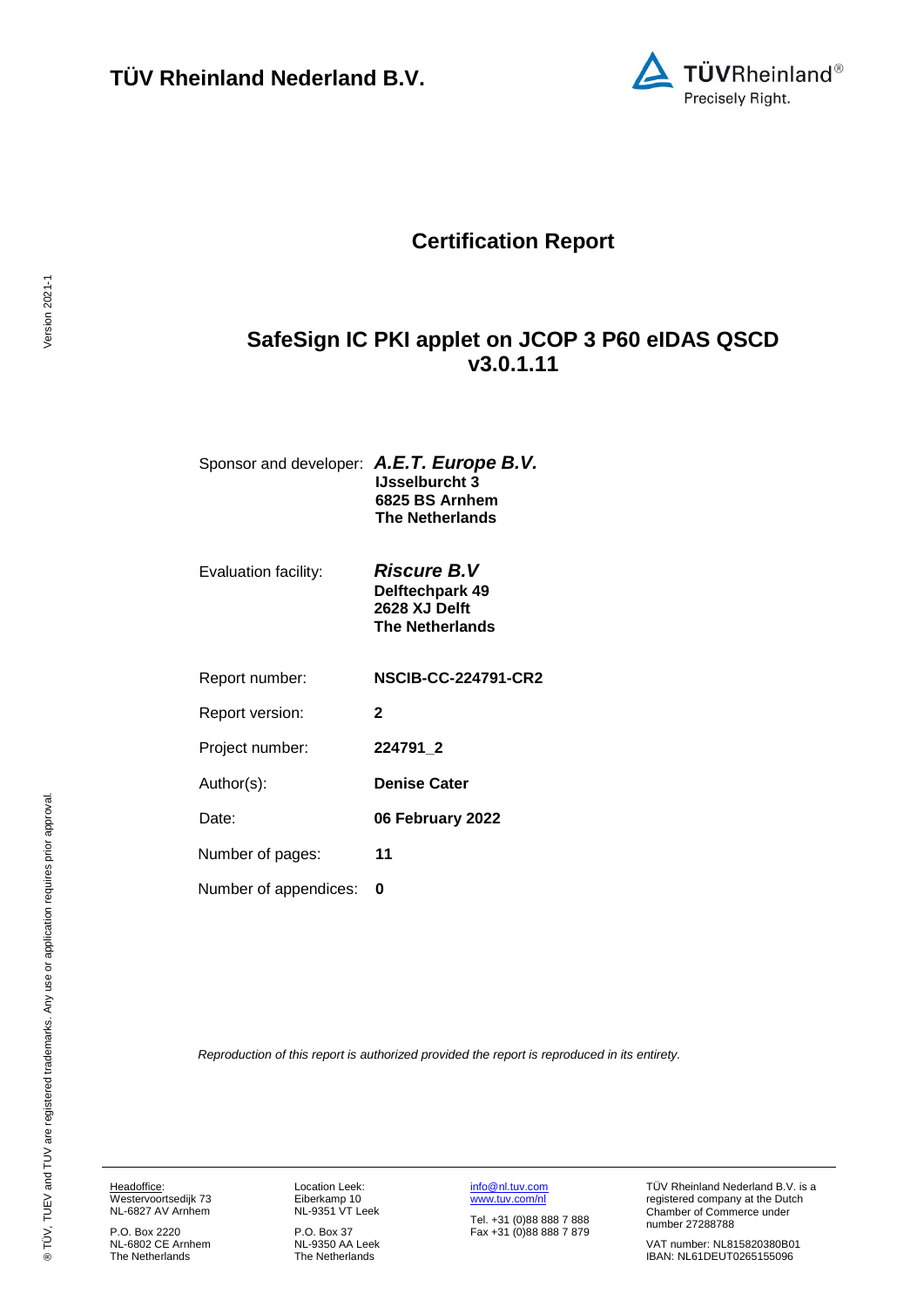

# **CONTENTS:**

| <b>Foreword</b>                                   |                                  |
|---------------------------------------------------|----------------------------------|
| <b>Recognition of the certificate</b>             | 4                                |
| International recognition<br>European recognition | $\overline{4}$<br>$\overline{4}$ |
| <b>1 Executive Summary</b>                        | 5                                |
| 2 Certification Results                           | 7                                |
| 2.1<br>Identification of Target of Evaluation     | 7                                |
| 2.2<br><b>Security Policy</b>                     | $\overline{7}$                   |
| 2.3<br>Assumptions and Clarification of Scope     | $\overline{7}$                   |
| 2.4<br>Architectural Information                  | $\overline{7}$                   |
| 2.5<br>Documentation                              | 8                                |
| 2.6<br><b>IT Product Testing</b>                  | 8                                |
| Re-used evaluation results<br>2.7                 | 9                                |
| 2.8<br><b>Evaluated Configuration</b>             | 9                                |
| Results of the Evaluation<br>2.9                  | 10                               |
| Comments/Recommendations<br>2.10                  | 10                               |
| <b>Security Target</b><br>3                       | 11                               |
| <b>Definitions</b><br>4                           | 11                               |
| 5<br><b>Bibliography</b>                          |                                  |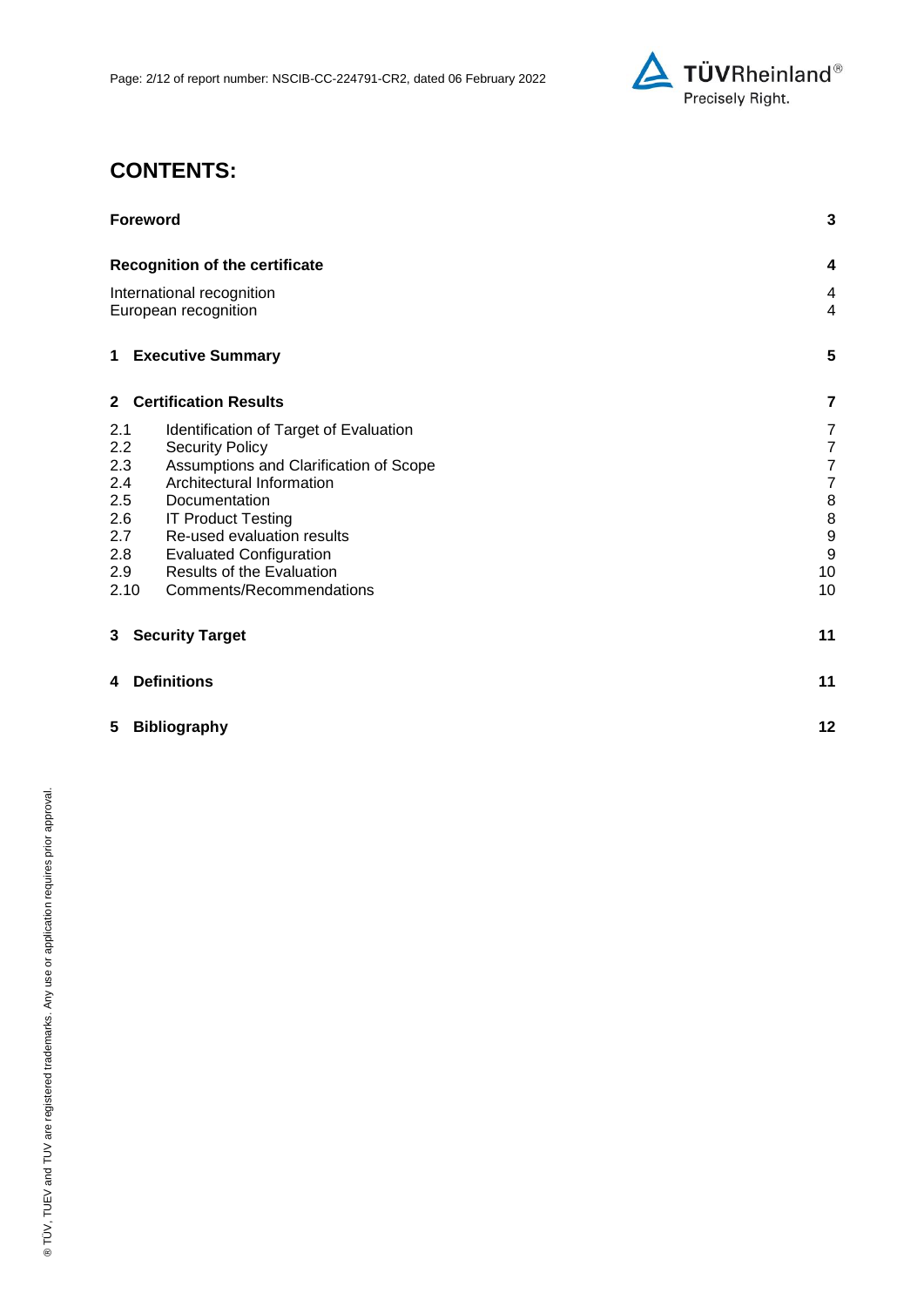

## **Foreword**

The Netherlands Scheme for Certification in the Area of IT Security (NSCIB) provides a third-party evaluation and certification service for determining the trustworthiness of Information Technology (IT) security products. Under this NSCIB, TUV Rheinland Nederland B.V. has the task of issuing certificates for IT security products, as well as for protection profiles and sites.

Part of the procedure is the technical examination (evaluation) of the product, protection profile or site according to the Common Criteria assessment guidelines published by the NSCIB. Evaluations are performed by an IT Security Evaluation Facility (ITSEF) under the oversight of the NSCIB Certification Body, which is operated by TÜV Rheinland Nederland B.V. in cooperation with the Ministry of the Interior and Kingdom Relations.

An ITSEF in the Netherlands is a commercial facility that has been licensed by TÜV Rheinland Nederland B.V. to perform Common Criteria evaluations; a significant requirement for such a license is accreditation to the requirements of ISO Standard 17025 "General requirements for the accreditation of calibration and testing laboratories".

By awarding a Common Criteria certificate, TÜV Rheinland Nederland B.V. asserts that the product or site complies with the security requirements specified in the associated (site) security target, or that the protection profile (PP) complies with the requirements for PP evaluation specified in the Common Criteria for Information Security Evaluation. A (site) security target is a requirements specification document that defines the scope of the evaluation activities.

The consumer should review the (site) security target or protection profile, in addition to this certification report, in order to gain an understanding of any assumptions made during the evaluation, the IT product's intended environment, its security requirements, and the level of confidence (i.e., the evaluation assurance level) that the product or site satisfies the security requirements stated in the (site) security target.

Reproduction of this report is authorized provided the report is reproduced in its entirety.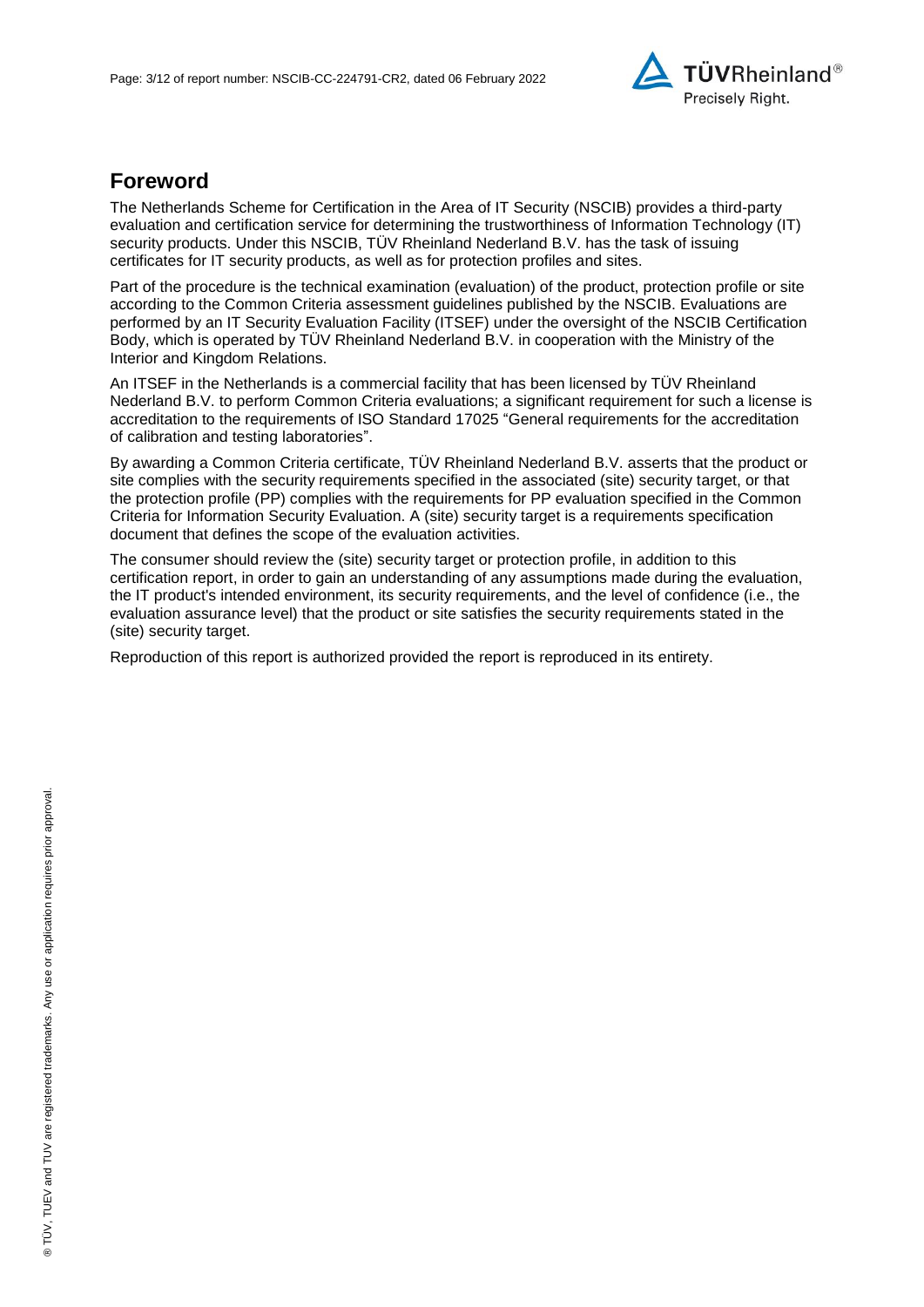

# **Recognition of the certificate**

Presence of the Common Criteria Recognition Arrangement and SOG-IS logos on the certificate indicates that this certificate is issued in accordance with the provisions of the CCRA and the SOG-IS agreement and will be recognised by the participating nations.

#### **International recognition**

The CCRA has been signed by the Netherlands in May 2000 and provides mutual recognition of certificates based on the CC. Starting September 2014 the CCRA has been updated to provide mutual recognition of certificates based on cPPs (exact use) or STs with evaluation assurance components up to and including EAL2+ALC\_FLR. The current list of signatory nations and approved certification schemes can be found on: [http://www.commoncriteriaportal.org.](http://www.commoncriteriaportal.org/)

## **European recognition**

The European SOGIS-Mutual Recognition Agreement (SOGIS-MRA) version 3 effective from April 2010 provides mutual recognition of Common Criteria and ITSEC certificates at a basic evaluation level for all products. A higher recognition level for evaluation levels beyond EAL4 (resp. E3-basic) is provided for products related to specific technical domains. This agreement was initially signed by Finland, France, Germany, The Netherlands, Norway, Spain, Sweden and the United Kingdom. Italy joined the SOGIS-MRA in December 2010. The current list of signatory nations, approved certification schemes and the list of technical domains for which the higher recognition applies can be found on: [http://www.sogisportal.eu.](http://www.sogisportal.eu/)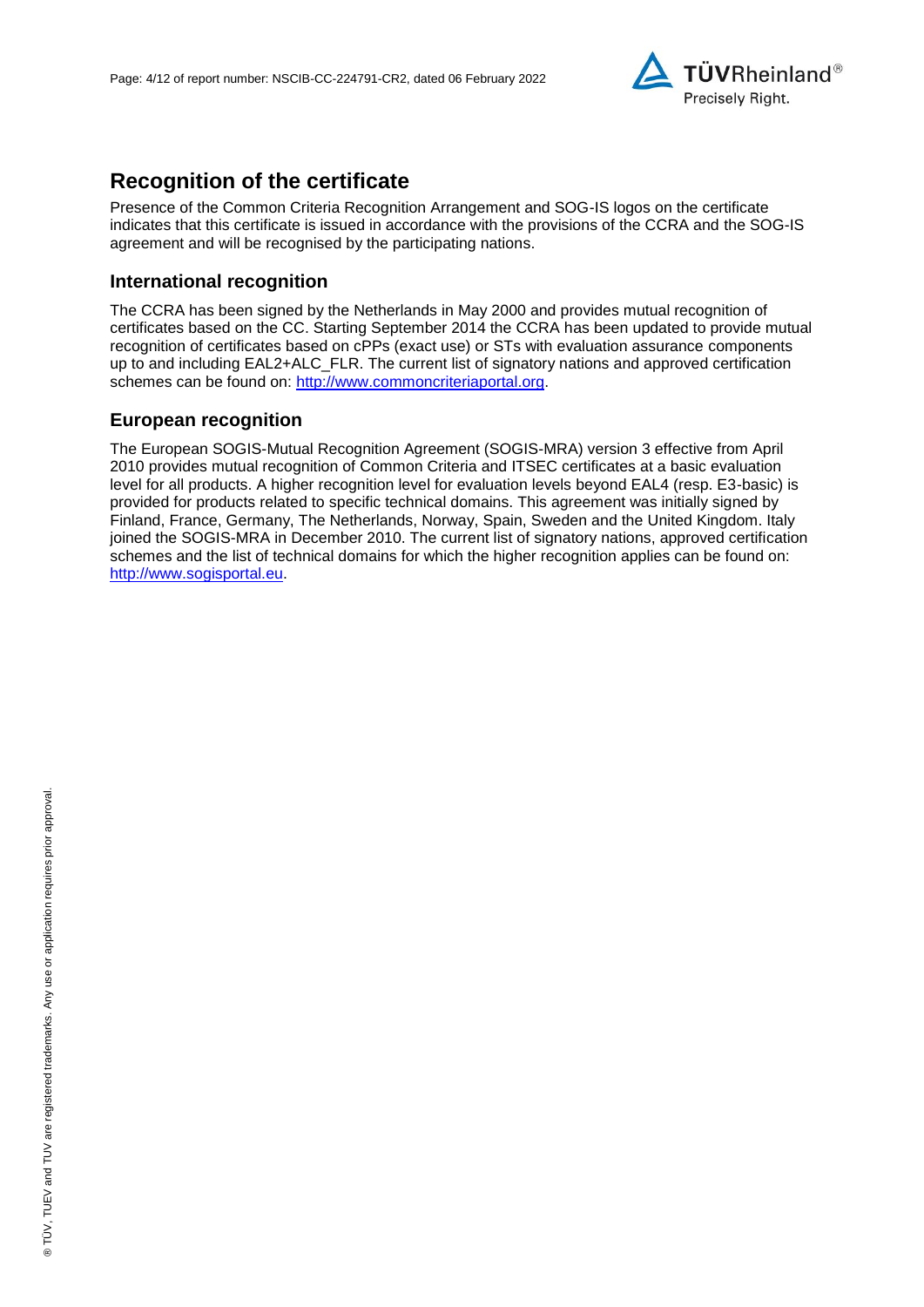<span id="page-4-2"></span>

# **1 Executive Summary**

This Certification Report states the outcome of the Common Criteria security evaluation of the [SafeSign IC PKI applet on JCOP 3 P60 eIDAS QSCD v3.0.1.11.](#page-0-2) The developer of the [SafeSign IC](#page-0-2)  [PKI applet on JCOP 3 P60 eIDAS QSCD v3.0.1.11](#page-0-2) is [A.E.T. Europe B.V.](#page-0-3) located in Arnhem, The Netherlands and they also act as the sponsor of the evaluation and certification. A Certification Report is intended to assist prospective consumers when judging the suitability of the IT security properties of the product for their particular requirements.

The TOE consists of a Java Card applet on top of a Java Card OS and native OS on top of a micro controller. The applet provides PKI and PKCS#15 functionality. The TOE provides the functionality of an eIDAS QSCD with protection of private key material and qualified certificates. In order for applications to communicate with the TOE, the appropriate middleware is required.

The TOE is intended to be used as a portable personal electronic signature creation device in a managed IT environment where the electronic signature is used as proof of authenticity and/or presence of the signatory. The TOE interacts with the environment by means of standard smart card interfaces.

The signatory is required to provide authentication information to the TOE before it creates an electronic signature, thereby preventing unauthorized use of the TOE. The TOE is typically a smart card form factor and could carry printed information about the signatory. This Java Card is a composite.

The TOE may also be used as a qualified seal creation device to create (advanced electronic seals. Therefore, any reference to QSCD in this report should be understood to refer to both qualified signature and seal creation devices.

The TOE has been originally evaluated by Riscure B.V. located in Delft, The Netherlands and was certified on 24 July 2019*.* The re-evaluation also took place by Riscure B.V. and was completed on 18 March 2021 with the approval of the ETR. The re-certification procedure has been conducted in accordance with the provisions of the Netherlands Scheme for Certification in the Area of IT Security *[NSCIB]*.

This second issue of the Certification Report is a result of a "recertification with major changes".

The major changes are resulting from re-certification of the underlying platform, coupled with some updates to guidance, the development environment and introduction of an option at the end of the personalisation lifecycle phase.

The security evaluation re-used the evaluation results of previously performed evaluations. A full, up to date vulnerability analysis has been made, as well as renewed penetration testing.

The scope of the evaluation is defined by the security target *[ST]*, which identifies assumptions made during the evaluation, the intended environment for the [SafeSign IC PKI applet on JCOP 3 P60 eIDAS](#page-0-2)  [QSCD v3.0.1.11,](#page-0-2) the security requirements, and the level of confidence (evaluation assurance level) at which the product is intended to satisfy the security requirements. Consumers of the [SafeSign IC](#page-0-2)  [PKI applet on JCOP 3 P60 eIDAS QSCD v3.0.1.11](#page-0-2) are advised to verify that their own environment is consistent with the security target, and to give due consideration to the comments, observations and recommendations in this certification report.

<span id="page-4-0"></span>The results documented in the evaluation technical report *[ETR]<sup>1</sup>* for this product provides sufficient evidence that the TOE meets the EAL4 augmented (EA[L4+](#page-4-0)) assurance requirements for the evaluated security functionality. This assurance level is augmented with AVA\_VAN.5 (Advanced methodical vulnerability analysis).

<span id="page-4-1"></span>The evaluation was conducted using the Common Methodology for Information Technology Security Evaluation, Version 3.1 Revision 5 and *[CEM]* for conformance to the Common Criteria for Information Technology Security Evaluation, version 3.1 Revision [5](#page-4-1) *[CC]* (Parts I, II and III).

l

<sup>&</sup>lt;sup>1</sup> The Evaluation Technical Report contains information proprietary to the developer and/or the evaluator, and is not releasable for public review.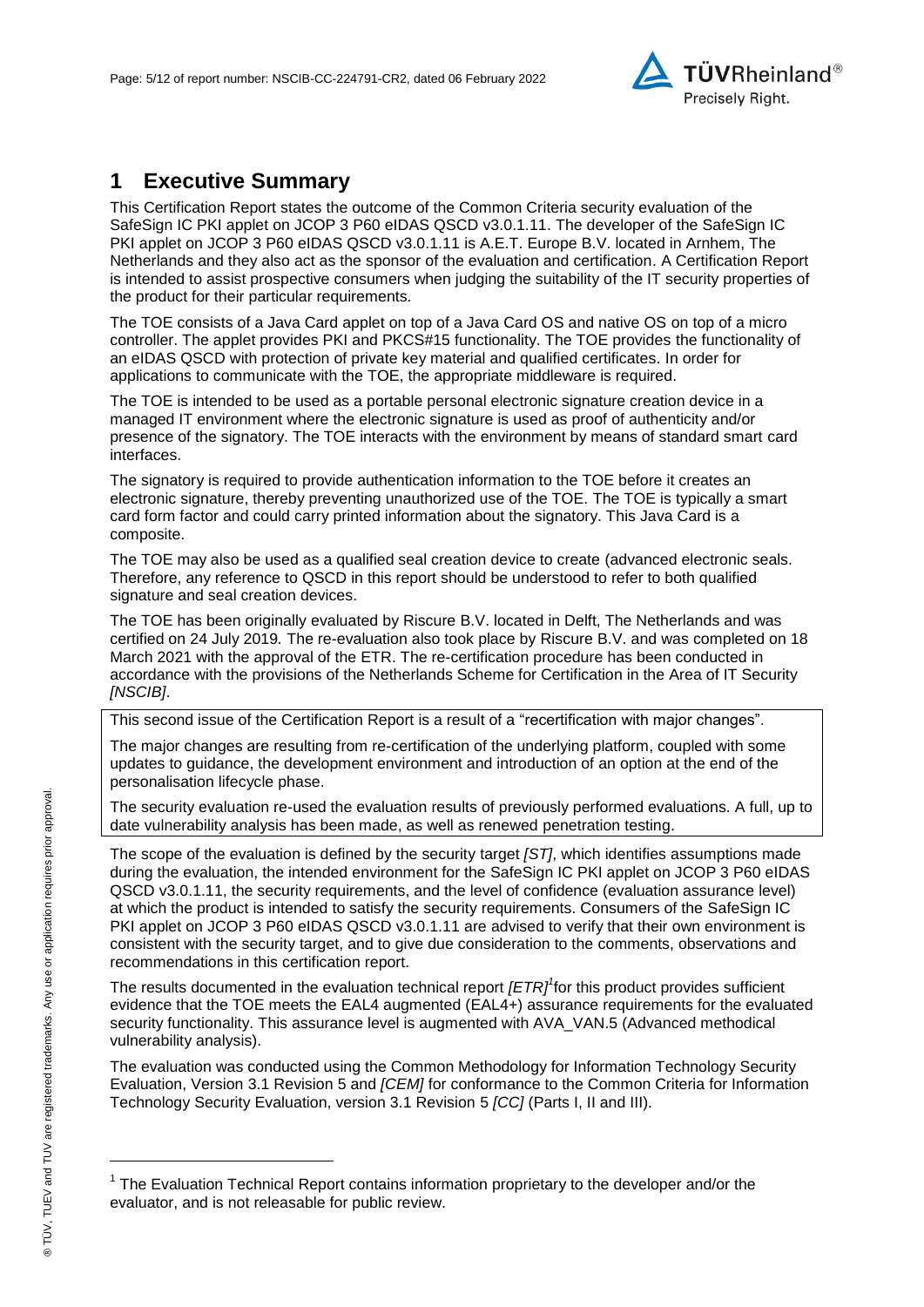

TÜV Rheinland Nederland B.V., as the NSCIB Certification Body, declares that the evaluation meets all the conditions for international recognition of Common Criteria Certificates and that the product will be listed on the NSCIB Certified Products list. It should be noted that the certification results only apply to the specific version of the product as evaluated.

Version 2 of this Certification Report was generated in support of the eIDAS publication of this TOE.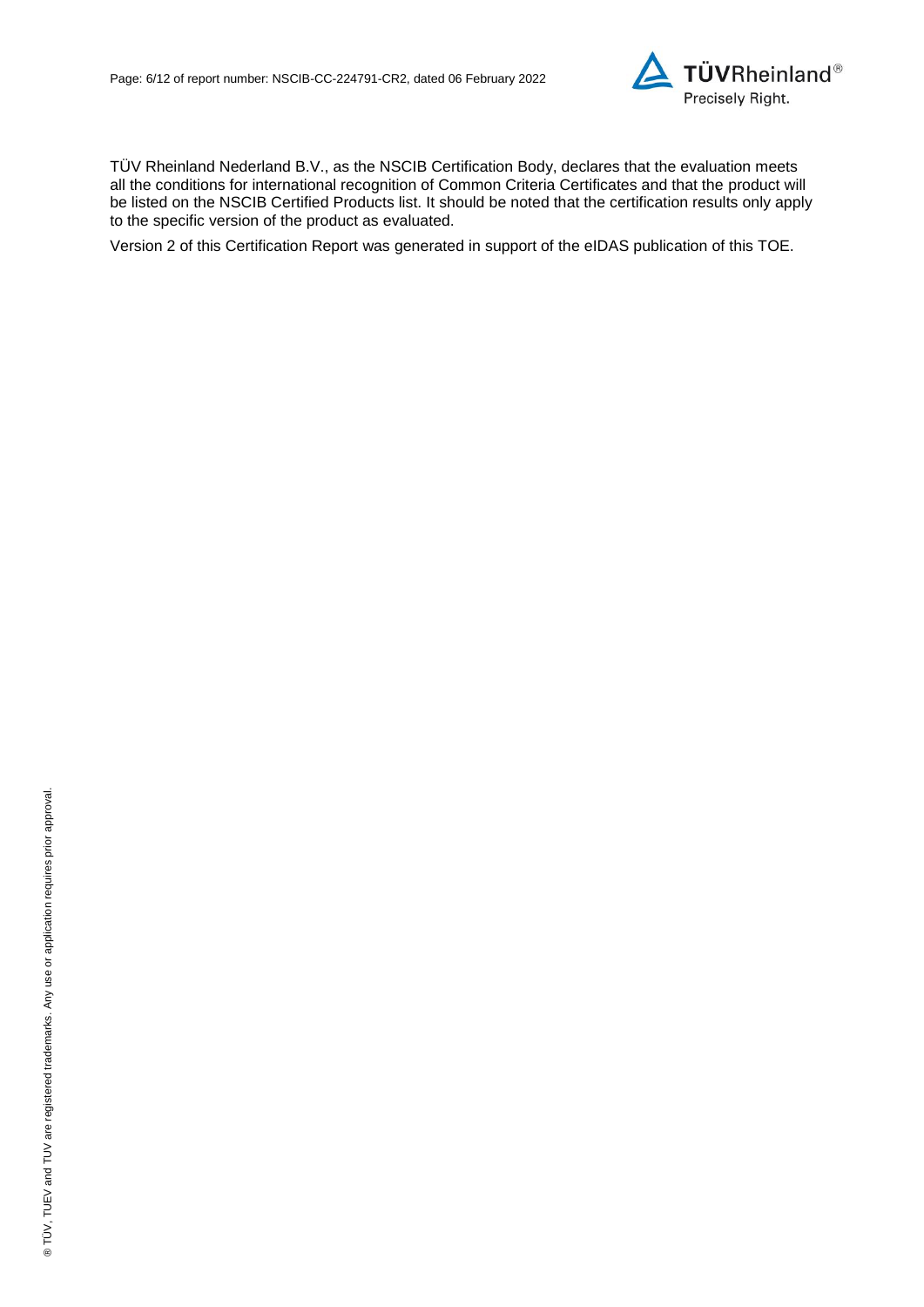

# **2 Certification Results**

## <span id="page-6-0"></span>*2.1 Identification of Target of Evaluation*

The Target of Evaluation (TOE) for this evaluation is the [SafeSign IC PKI applet on JCOP 3 P60](#page-0-2)  [eIDAS QSCD v3.0.1.11](#page-0-2) from [A.E.T. Europe B.V.](#page-0-3) located in [Arnhem, The Netherlands.](#page-4-2)

The TOE is comprised of the following main components (which include by reference the platform components listed in *[HW-CERT]*):

| <b>Delivery</b><br>item type | <b>Identifier</b>                               | Version   |
|------------------------------|-------------------------------------------------|-----------|
| Hardware<br>&<br>Software    | SafeSign IC PKI applet on JCOP 3 P60 eIDAS QSCD | v3.0.1.11 |

To ensure secure usage a set of guidance documents is provided together with the [SafeSign IC PKI](#page-0-2)  [applet on JCOP 3 P60 eIDAS QSCD v3.0.1.11.](#page-0-2) Details can be found in section [2.5](#page-7-0) of this report.

### *2.2 Security Policy*

The TOE is a composite TOE, consisting of the SafeSign IC PKI applet on (underlying Java Card platform) NXP JCOP 3 P60. The TOE is a Smart Card Integrated Circuit with Embedded Software and SafeSign IC PKI applet, which provides QSCD functionality in accordance to *[EU-REG]*.

The TOE claims compliancy to EN 419 211 Parts 2-3 (Signature Protection Profiles *[EN419211-2]* and *[EN419211-3]*).

### *2.3 Assumptions and Clarification of Scope*

#### **2.3.1 Assumptions**

The assumptions defined in the Security Target are not covered by the TOE itself. These aspects lead to specific Security Objectives to be fulfilled by the TOE-Environment. Detailed information on these security objectives that must be fulfilled by the TOE environment can be found in section 3.5 of the *[ST]*.

#### **2.3.2 Clarification of scope**

The evaluation did not reveal any threats to the TOE that are not countered by the evaluated security functions of the product.

### *2.4 Architectural Information*

The overview of the composite TOE can be found in the figure below. The TOE boundary is indicated by the dashed line. In this boundary are:

- The Secure IC with cryptographic library (CL) combined with the Java Card OS, is the already certified component of the TOE.
- The SafeSign IC PKI applet eIDAS QSCD implementing the TSF.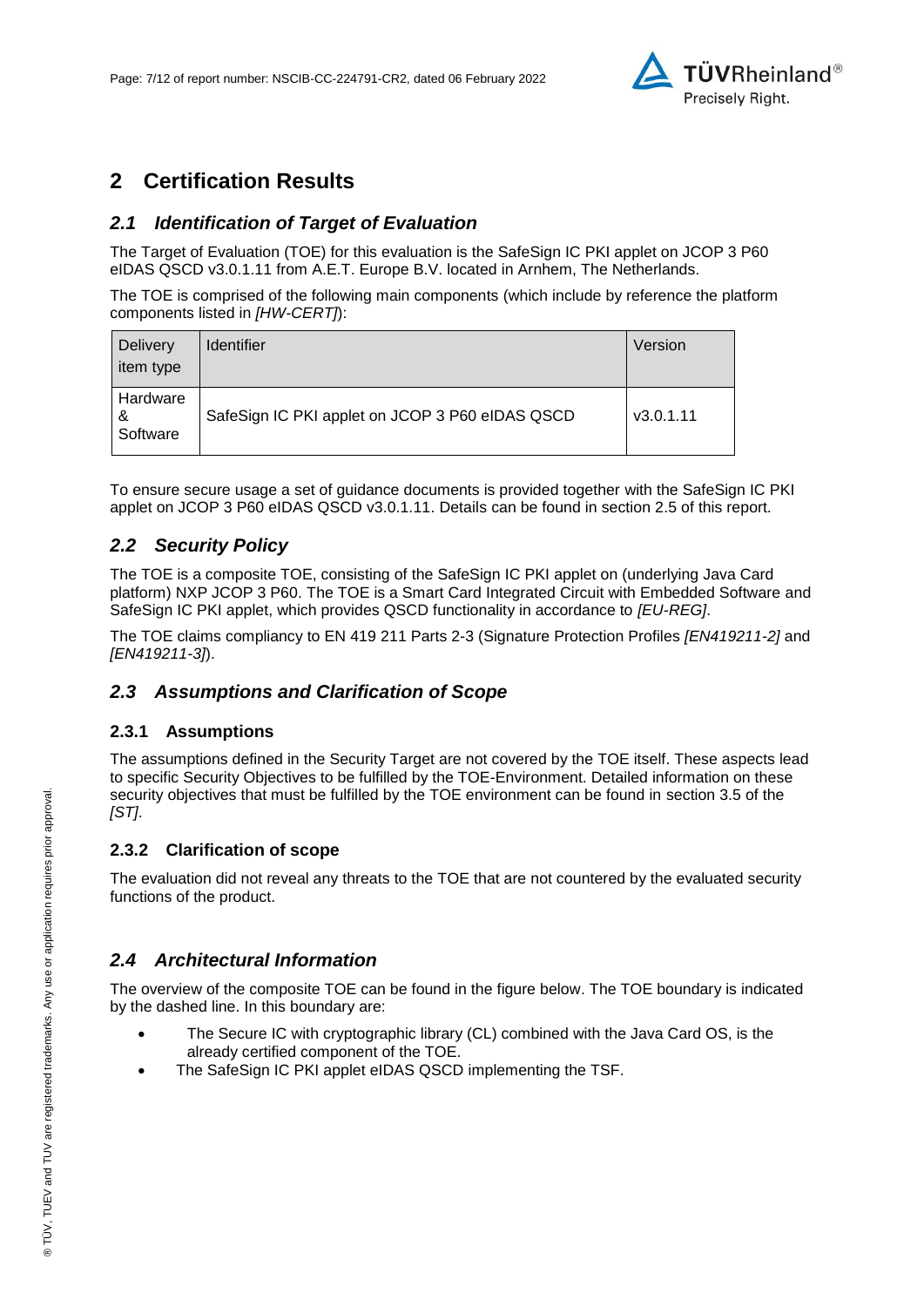



## <span id="page-7-0"></span>*2.5 Documentation*

The following documentation is provided with the product by the developer to the customer:

| <b>Identifier</b>                                                                                  | Version                     |
|----------------------------------------------------------------------------------------------------|-----------------------------|
| Operational Guidance SafeSign IC eIDAS QSCD                                                        | v1.1, 08-10-2020            |
| Preparative Procedures SafeSign IC eIDAS QSCD                                                      | v1.1, 08-10-2020            |
| SafeSign IC PKI Applet v3 Interface Specification                                                  | v3.4, generated with applet |
| Applet Test Report                                                                                 | N/A, generated with applet  |
| Information file                                                                                   | N/A, generated with applet  |
| The public key matching the private key used to sign the<br>application binary file of the applet. | N/A, generated with applet  |

## *2.6 IT Product Testing*

Testing (depth, coverage, functional tests, independent testing): The evaluators examined the developer's testing activities documentation and verified that the developer has met their testing responsibilities.

### **2.6.1 Testing approach and depth**

The developer has performed extensive testing on functional specification, subsystem and module level. The testing was largely automated using industry standard and proprietary test suites. Test scripts were extensively used to verify that the functions return the expected values.

In addition, during the baseline evaluation the evaluators witnessed execution of a selection of the developer tests at the developer site. The developer provided samples for the testing performed by the evaluators using the Riscure test environment.

The underlying platform test results are extendable to composite evaluations, as the underlying platform is operated according to its guidance and the composite evaluation requirements are met.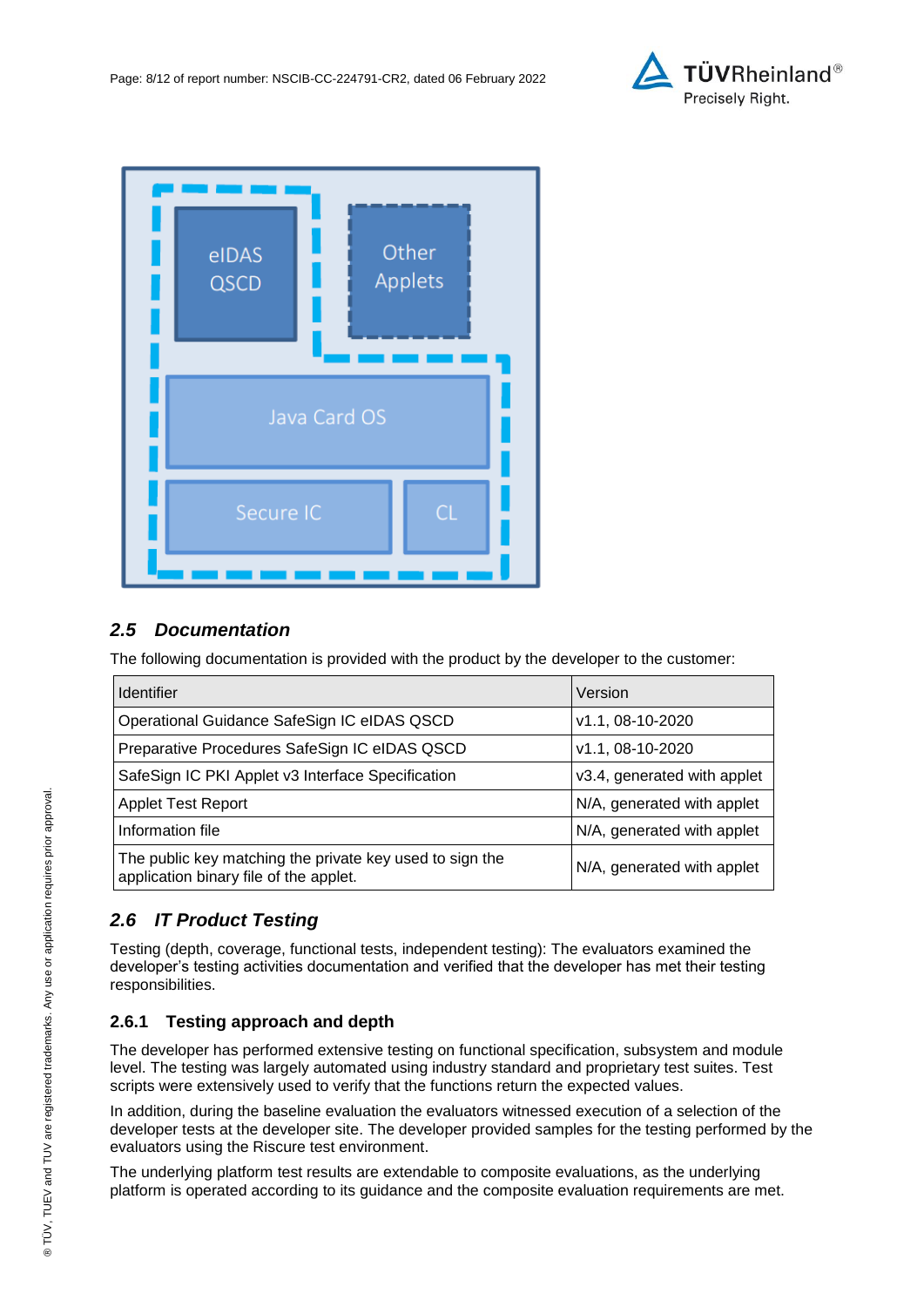

#### **2.6.2 Independent Penetration Testing**

The evaluator independent penetration tests were conducted according to the following vulnerability analysis approach:

- Consideration of Riscure attack repository, which is an internal repository of potential attacks maintained on the basis of the expert knowledge amassed within Riscure.
- Analysis of the TOE design and implementation for resistance against the JIL attacks.
- Analysis of the TOE in its intended environment to check whether the developer vulnerability analysis in ARC has assessed all information.
- The evaluators concluded that a small number of areas could be potentially vulnerable for attackers possessing a high attack potential. Consequently practical penetration testing was performed.

In this re-evaluation the total test effort expended by the evaluators was 10 days. During that test campaign for the re-evaluation 100% of the total time was spend on Perturbation attacks.

#### **2.6.3 Test Configuration**

Developer and evaluator testing was performed on the TOE as defined in Section [2.1](#page-6-0) above, identified using the Get data command "0X00CA010304" the result of which was "0300010B9000".

Evaluator testing was performed on samples taken from two batches provided by the developer. The differences between the batches (configuration and preparation only) have been analysed and confirmed to have no impact on the test results.

#### **2.6.4 Testing Results**

The testing activities, including configurations, procedures, test cases, expected results and observed results are summarised in the *[ETR]*, with references to the documents containing the full details.

The developer's tests and the independent functional tests produced the expected results, giving assurance that the TOE behaves as specified in its *[ST]* and functional specification.

No exploitable vulnerabilities were found with the independent penetration tests.

The algorithmic security level of cryptographic functionality has not been rated in this certification process, but the current consensus on the algorithmic security level in the open domain, i.e. from the current best cryptanalytic attacks published, has been taken into account. The strength of the implementation of the cryptographic functionality has been assessed as part of the evaluation of the underlying JCOP 3 P60 Java Card Platform (see [*HW-CERT*]).

All key sizes specified for the SafeSign IC PKI applet in the *[ST]* have sufficient cryptographic strength for satisfying the AVA\_VAN.5 "high attack potential". However, it should be noted that the underlying JCOP 3 P60 platform supports a wider range of key sizes (see *[HW-ST]*), including those with lesser algorithmic security level than 100 bits as the minimum required for high attack potential (AVA\_VAN.5).

#### *2.7 Re-used evaluation results*

This is a re-certification. Documentary evaluation results of the earlier version of the TOE have been re-used, but vulnerability analysis and penetration testing has been renewed.

There has been extensive re-use of the ALC aspects for the sites involved in the software component of the TOE. Sites involved in the development and production of the hardware platform were re-used by composition.

One virtual site audit was performed as part of this evaluation.

#### *2.8 Evaluated Configuration*

The TOE is defined uniquely by its name and version number [SafeSign IC PKI applet on JCOP 3 P60](#page-0-2)  [eIDAS QSCD v3.0.1.11.](#page-0-2)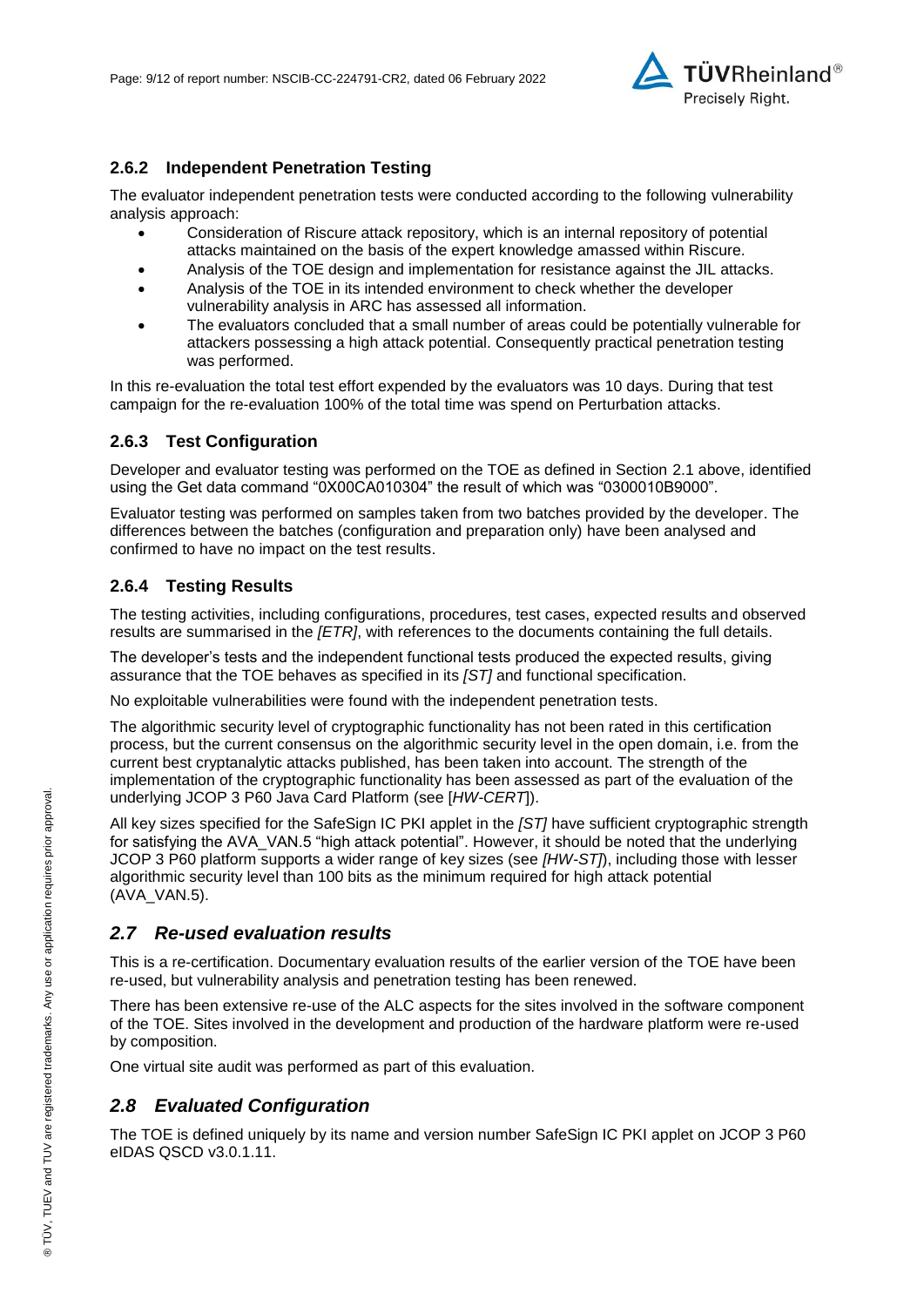

## *2.9 Results of the Evaluation*

The evaluation lab documented their evaluation results in the *[ETR]*, which references an ASE Intermediate Report and other evaluator documents.

The verdict of each claimed assurance requirement is "**Pass**".

Based on the above evaluation results the evaluation lab concluded the [SafeSign IC PKI applet on](#page-0-2)  [JCOP 3 P60 eIDAS QSCD v3.0.1.11,](#page-0-2) to be **CC Part 2 extended, CC Part 3 conformant**, and to meet the requirements of **EAL [4](#page-4-0) augmented with AVA\_VAN.5**. This implies that the product satisfies the security requirements specified in Security Target *[ST]*.

The Security Target claims 'strict' conformance to the Protection Profiles *[EN419211-2]* and *[EN419211-3]*.

#### *2.10 Comments/Recommendations*

The user guidance as outlined in section 2.5 contains necessary information about the usage of the TOE. Certain aspects of the TOE's security functionality, in particular the countermeasures against attacks, depend on accurate conformance to the user guidance of both the software and the hardware part of the TOE. There are no particular obligations or recommendations for the user apart from following the user guidance. Please note that the documents contain relevant details with respect to the resistance against certain attacks.

In addition all aspects of assumptions, threats and policies as outlined in the Security Target not covered by the TOE itself need to be fulfilled by the operational environment of the TOE.

The customer or user of the product shall consider the results of the certification within his system risk management process. In order for the evolution of attack methods and techniques to be covered, he should define the period of time until a re-assessment for the TOE is required and thus requested from the sponsor of the certificate.

The Applet-TOE does not implement any cryptographic mechanisms; it uses those of the certified underlying platform, as reported in *[HW-CERT].*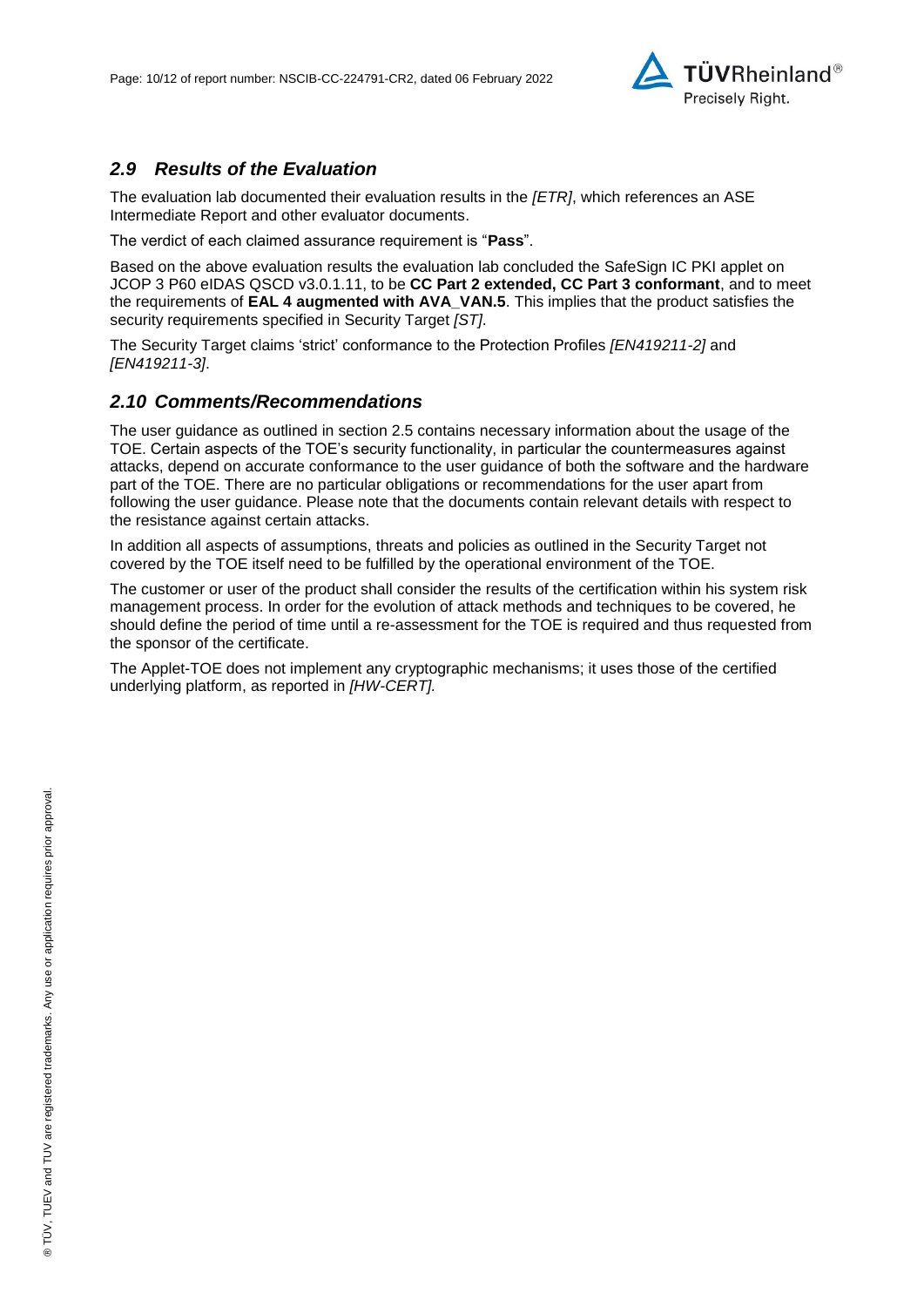

# **3 Security Target**

The SafeSign IC PKI applet on JCOP 3 [P60 eIDAS QSCD Security Target, v1.4, 22 Feb 2021](#page-11-0) *[ST]* is included here by reference.

# **4 Definitions**

This list of Acronyms and the glossary of terms contains elements that are not already defined by the CC or CEM:

| IT           | Information Technology                                          |
|--------------|-----------------------------------------------------------------|
| <b>ITSEF</b> | <b>IT Security Evaluation Facility</b>                          |
| JIL          | Joint Interpretation Library                                    |
| <b>NSCIB</b> | Netherlands Scheme for Certification in the area of IT security |
| <b>PP</b>    | <b>Protection Profile</b>                                       |
| QSCD         | <b>Qualified Signature Creation Device</b>                      |
| TOE          | <b>Target of Evaluation</b>                                     |